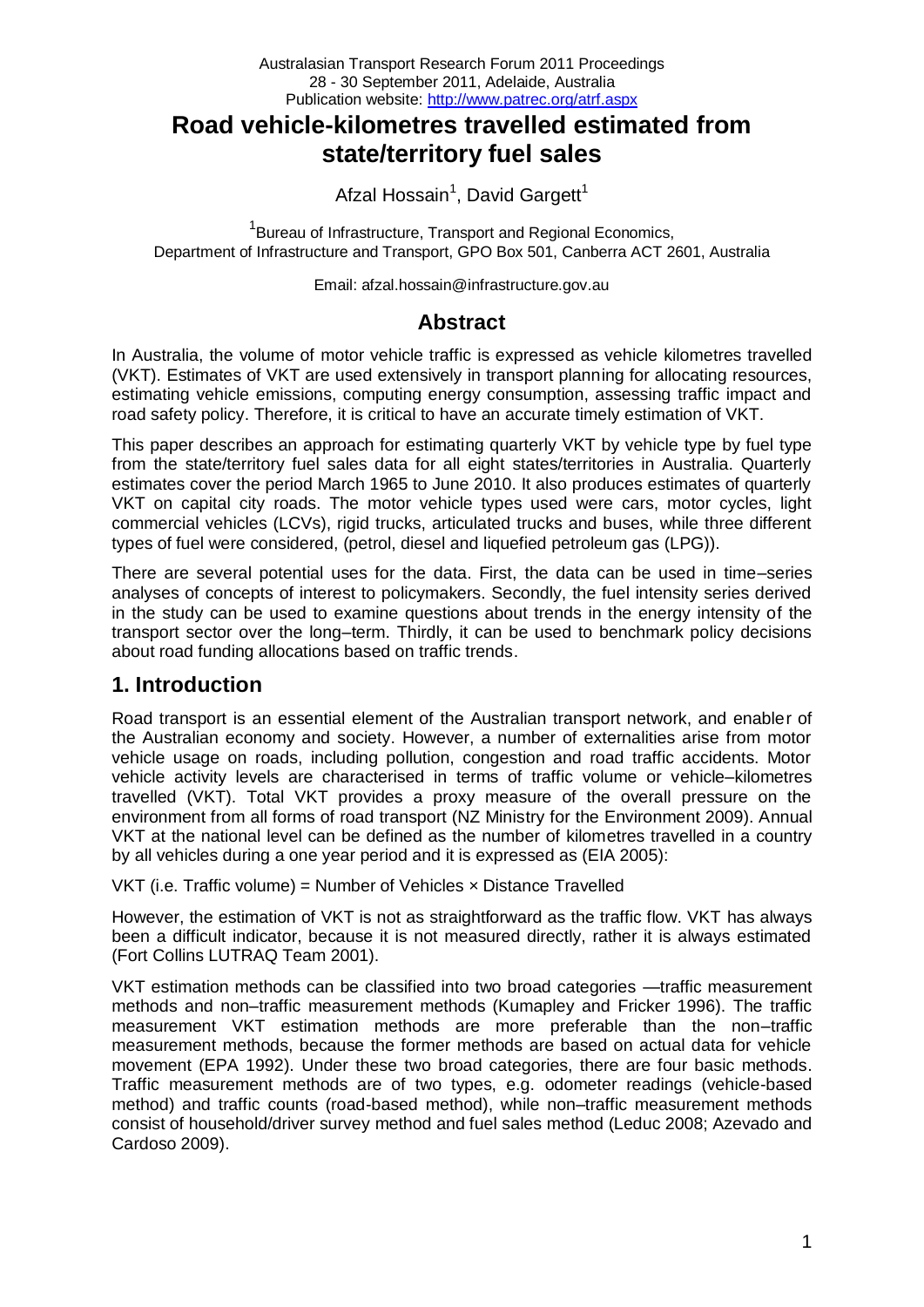Since estimates of VKT are used extensively in transport planning for allocating resources, estimating vehicle emissions, computing energy consumption and assessing traffic impact, the estimation of VKT by Australia's states and territories is important for planning purposes, environmental monitoring, accident analysis, highway fund allocation, trend extrapolation, and estimation of vehicle emissions. In addition, VKT is the best available measure of exposure with which to transform fatalities into a rate (i.e. the number of deaths per billion vehicle kilometres driven). Furthermore, VKT estimates can also contribute information necessary to inform infrastructure investment decisions and road safety policy. Due to its importance to policy decisions, it is critical to have accurate estimates of VKT.

The objective of this study was to develop a methodology for estimating quarterly VKT by state/territory and capital city from state/territory fuel sales data. An associated sub-objective was to assemble the necessary datasets covering 45 years, from 1965 to 2010. The specific aims were to answer two important questions:

- How can a quarterly measure of VKT be generated from states/territories fuel sales data?
- How can the results be incorporated into a simple model that can be used to keep road authorities up-to-date with what is happening per quarter?

# **2. Sources and size of data**

The size of the fuel sales database was huge: 22 fuel categories (including sub-categories) by 8 states/territories and total Australia by 45 years by 12 months – about 107 000 data points. The transport fuel/VKT database was also large: 6 vehicle types by 3 fuel types by 3 fuel intensities by 8 states/territories and total Australia by 45 years by 4 quarters – about 90 000 data points. Less than half the fuel sales data was available on computer, and almost none of the transport data was. The main sources were: (1) 'Survey of Motor Vehicle Use' (SMVU) publication (produced by the Australian Bureau of Statistics (ABS)), and (2) 'Australian Petroleum Statistics' publication (produced by the Department of Resources, Energy and Tourism (RET)).

# **3. Methodologies of the study**

The methodology adopted for linking fuel sales to traffic levels consisted of two basic steps. The first step was done on an annual basis, and linked annual estimates of VKT to state/territory fuel sales. Once that linkage was established on an annual basis, the second step reversed the procedure, linking quarterly fuel sales to quarterly estimates of VKT by state/territory. Figure 1 shows the two-step basic procedure in a very simplified form, without the complication of vehicle types and fuel types.

Note that detailed methodologies for estimating annual VKT and quarterly VKT by vehicle type by fuel type from the state/territory fuel sales data for all eight states/territories as well as quarterly VKT on capital city roads are presented in BITRE (2011). Brief description of the methodologies is presented below, in terms of annual and quarterly VKT estimates by states/territories, and quarterly VKT estimates by capital cities.

| <b>Annual</b>             | Quarterly                 |  |  |  |
|---------------------------|---------------------------|--|--|--|
| <b>VKT</b>                | <b>Total fuel sales</b>   |  |  |  |
| times                     | times                     |  |  |  |
| <b>I/100km</b>            | <b>Transport fraction</b> |  |  |  |
| equals                    | equals                    |  |  |  |
| <b>Transport fuel use</b> | <b>Transport fuel use</b> |  |  |  |
| equals                    | divided by                |  |  |  |
| a fraction                | <b>I/100km</b>            |  |  |  |
| Ωf                        | equals                    |  |  |  |
| <b>Total fuel sales</b>   |                           |  |  |  |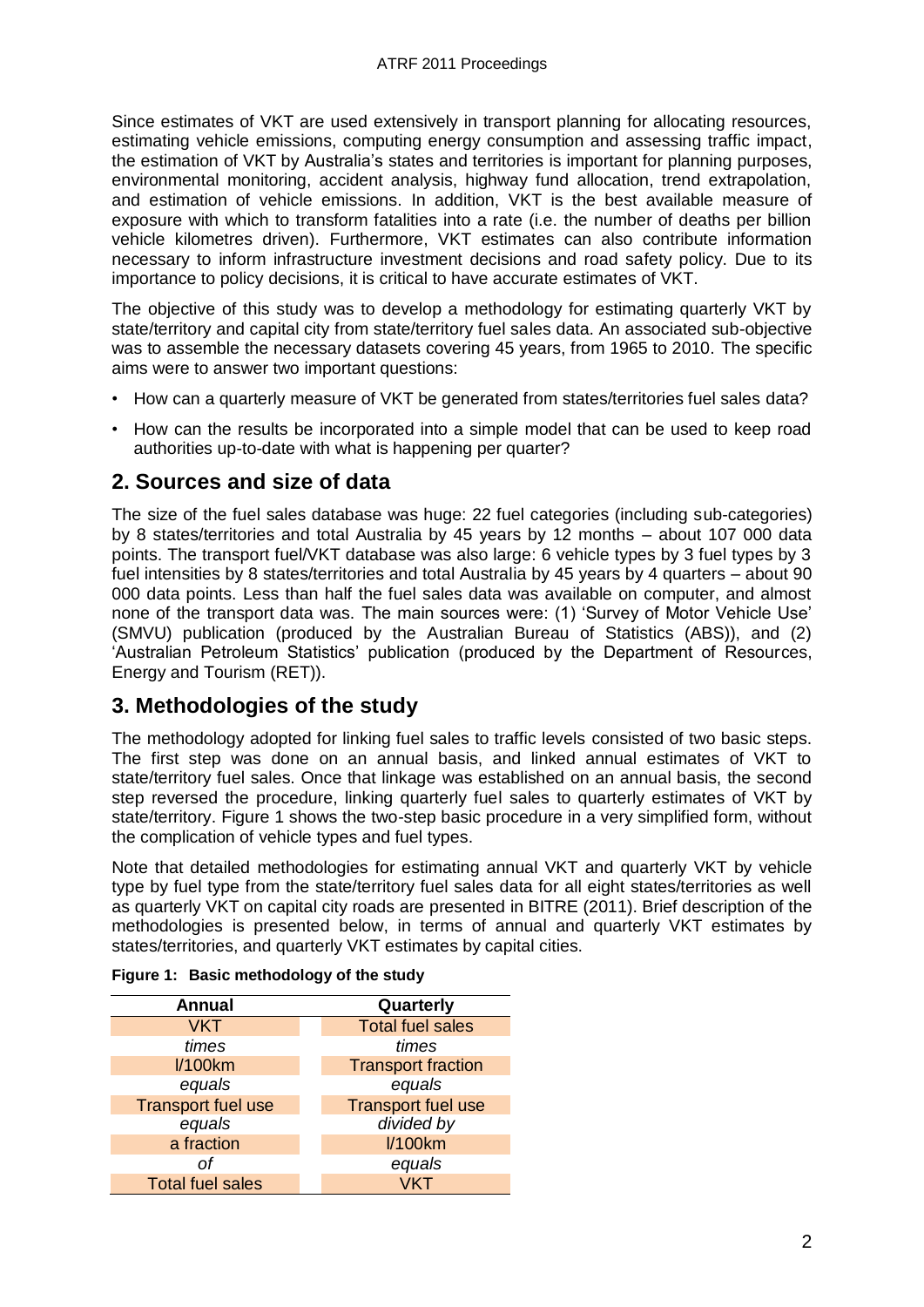### **3.1 Constructing the Annual Datasets for States/Territories**

The series of annual datasets for each state and territory was constructed as follows:

First, a BITRE series estimating VKT by vehicle type for 1965 to 2007 formed the basis for the estimation. This dataset was estimated by David Cosgrove of BITRE and represents the best estimate available, based on various years of the ABS Survey of Motor Vehicle Use (SMVU) from 1971 to 2007.

Secondly, using the various SMVU surveys, fuel type fractions time-series for each vehicle type were estimated. For example, in 1965, petrol-fuelled vehicles accounted for almost 100 per cent of the car fleet. By 2007, that had dropped to 89 per cent, with diesel at six per cent and LPG/CNG at five per cent. So in 1965, the estimate of car VKT times the fraction of 1.0 for petrol gave the petrol car VKT estimates (same as the total car VKT).

Thirdly, estimates of litres/100 km fuel intensities by vehicle type by fuel type were derived from the various SMVU surveys (for example, l/100 km for petrol cars).

Multiplying the VKT by vehicle type by fuel type *times* the fuel intensity by vehicle type by fuel type, then gave the estimated total fuel use by fuel type by vehicle type. For example, the petrol car VKT derived from the second step *times* the l/100 km for the petrol cars from step three gave the estimate of total petrol use by cars (million litres). Then summing over the vehicle types gave an estimate of total transport use of petrol for each year (the third database on the left hand side of Figure 1).

This total was then compared with the total sales of petrol in each state and territory (the last step on the left hand side of Figure 1), to derive an estimate of the transport fraction for petrol (the fourth step on the left hand side of Figure 1).

These annual datasets having been estimated (going from annual VKT to annual fuel sales), it was then possible to reverse the procedure and go from quarterly fuel sales to quarterly VKT (the right hand side of Figure 1).

#### **3.2 Quarterly VKT estimates by States/Territories**

The methodology developed for estimating quarterly VKT by states and territories was based on *ten* basic steps. Using *petrol* as an example, these steps are, as shown in Figure 2:

- Step 1: Due to variability, volumes of raw RET quarterly fuel sales data were seasonally adjusted to smooth the data.
- Step 2: Due to inconsistencies in the petrol, diesel and LPG sales data in recent years, adjustment factors have been used to smooth these data. The annual adjustment factors were then interpolated quarterly.
- Step 3: 'Volumes of seasonally adjusted quarterly fuel sales were added (for petrol and LPG) or multiplied (for diesel) (Step 1) to the 'interpolated quarterly adjustment factor' (Step 2) to get the 'volumes of adjusted quarterly petrol sales'.
- Step 4: Volumes of 'adjusted quarterly petrol sales' (Step 3) were multiplied by the 'interpolated (annual to quarterly) fraction of petrol used by road transport' (Step 4).
- Step 5: This gave the volumes of 'quarterly road transport petrol use`.
- Step 6: Volumes of 'quarterly road transport petrol use` (Step 5) were multiplied by the 'interpolated (annual to quarterly) petrol fraction used by vehicle types'.
- Step 7: This gave the 'petrol use by vehicle type'.
- Step 8: Volumes of 'petrol use by vehicle type' (Step 7) were divided by the 'petrol fuel intensity (l/100 km) by vehicle type.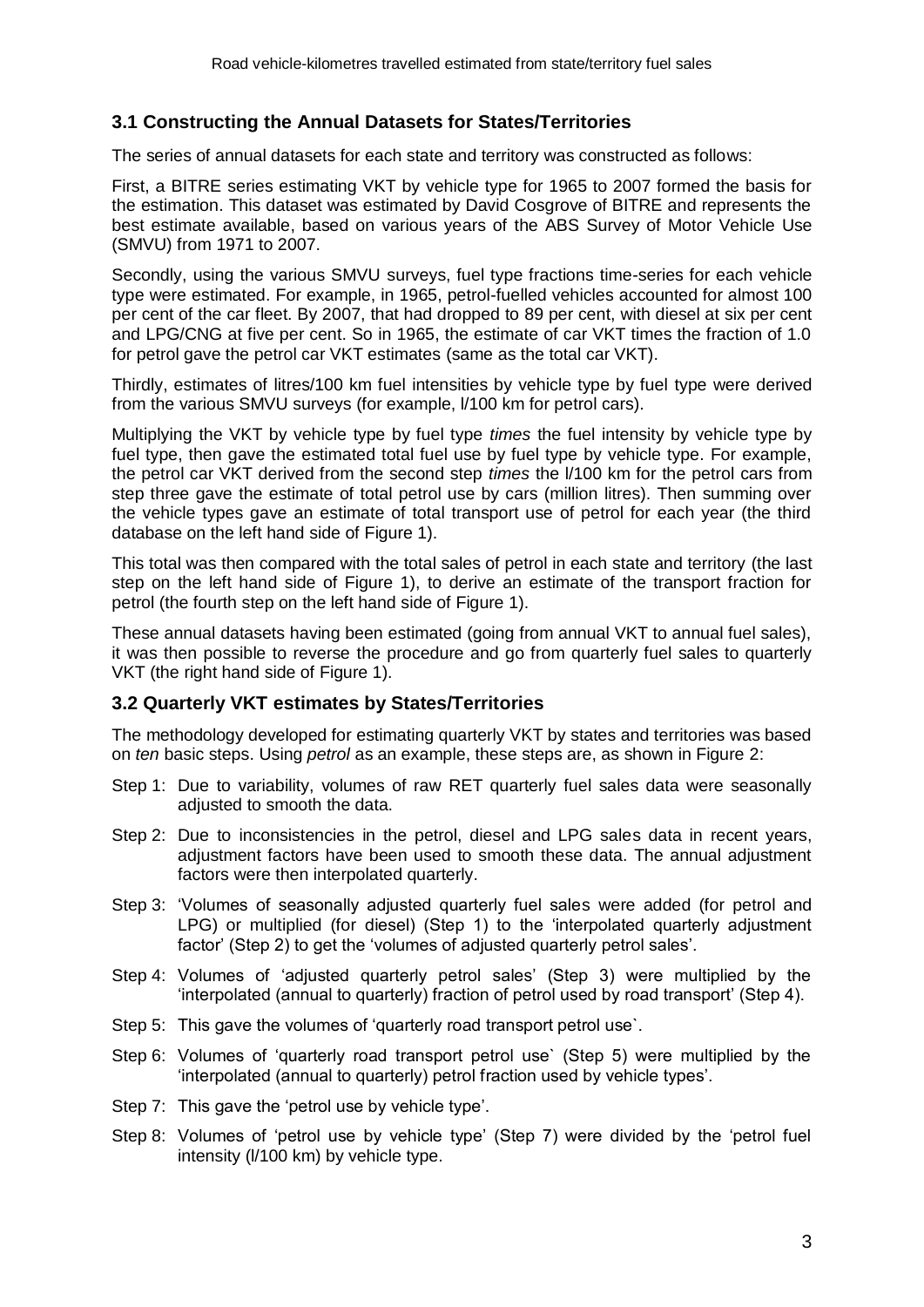Step 9: This gave the 'quarterly VKT (billion km) by petrol by vehicle type'.

Step 10: This step involved the summation of quarterly VKT for each vehicle type over the different fuel types.

**Figure 2: Schematic diagram showing sequential steps for estimating 'quarterly' VKT (petrol as an example)**

| Volumes of seasonally adjusted RET quarterly petrol sales (Dataset 1)                        |  |  |  |  |  |  |
|----------------------------------------------------------------------------------------------|--|--|--|--|--|--|
| plus <sup>a</sup>                                                                            |  |  |  |  |  |  |
| Adjustment factor interpolated quarterly (Dataset 2)                                         |  |  |  |  |  |  |
| equals                                                                                       |  |  |  |  |  |  |
| Adjusted quarterly petrol sales (Dataset 3)                                                  |  |  |  |  |  |  |
| times                                                                                        |  |  |  |  |  |  |
| Interpolated (annual to quarterly) fraction of petrol used by transport (Dataset 4)          |  |  |  |  |  |  |
| equals                                                                                       |  |  |  |  |  |  |
| Quarterly transport petrol use (Dataset 5)                                                   |  |  |  |  |  |  |
| times                                                                                        |  |  |  |  |  |  |
| Interpolated (annual to quarterly) petrol fraction by vehicle types <sup>b</sup> (Dataset 6) |  |  |  |  |  |  |
| equals                                                                                       |  |  |  |  |  |  |
| Petrol use by vehicle types (Dataset 7)                                                      |  |  |  |  |  |  |
| divided by                                                                                   |  |  |  |  |  |  |
| Fuel intensity (I/100km) petrol by vehicle type (Dataset 8)                                  |  |  |  |  |  |  |
| equals                                                                                       |  |  |  |  |  |  |

Quarterly VKT by petrol vehicle types (Dataset 9)

Sum over all fuel types<sup>c</sup> to get quarterly VKT by vehicle type (Dataset 10)

- <sup>a</sup>Volumes of actual raw RET quarterly petrol sales are added to adjustment factor interpolated quarterly, while volumes of actual raw RET diesel and LPG sales are multiplied by respective adjustment factor interpolated quarterly
- **b** Vehicle types include cars, motorcycles, LCVs, rigid trucks, articulated trucks and buses
- c Fuel types include petrol, diesel and LPG

# **3.3 Quarterly VKT estimates by capital cities**

The methodology was based on the annual VKT fractions by capital city (BITRE unpublished data) and the quarterly estimated VKT by states/territories. Note that each of the eight capital cities has different annual VKT fractions. The following *three* steps were used to estimate quarterly VKT on capital city roads:

- Step 1: Annual VKT fractions on capital city roads were estimated (capital city as a fraction of state/territory).
- Step 2: Quarterly VKT fractions were calculated from annual VKT fractions by straight line interpolation.
- Step 3: These quarterly VKT fractions were multiplied by the quarterly VKT estimates by state/territory to give capital city quarterly VKT estimates.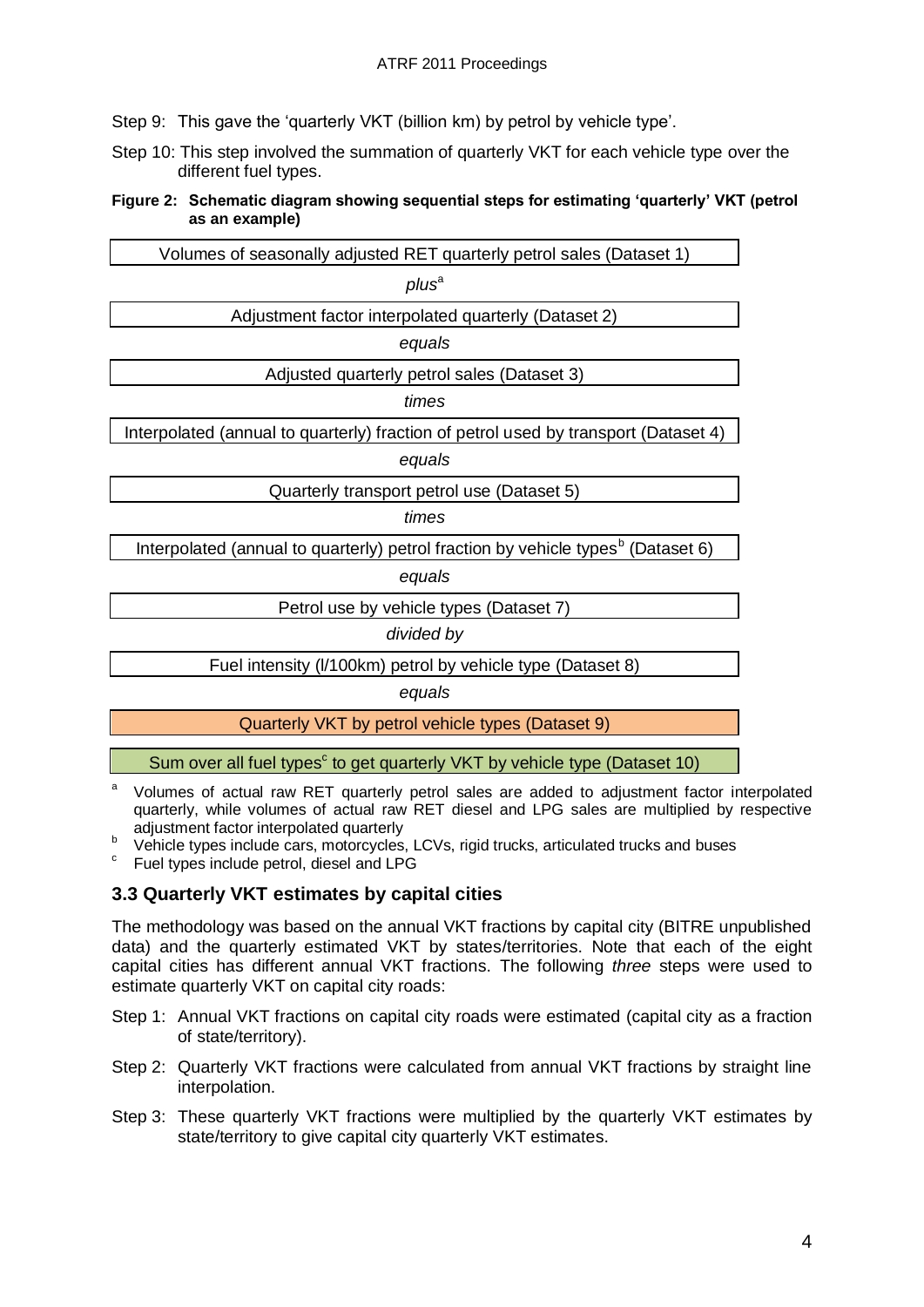# **4. Results**

# **4.1 Annual estimates of total VKT by states/territories, by vehicle types and by fuel types, 1965–2010**

# *4.1.1 National level (total Australia)*

In 2010, Australian vehicles travelled 221.1 billion kilometres, increasing from 54.8 billion km in 1965, an average annual rate of 3.2 per cent (Table 1), although decreases in total VKT were observed in three periods (1982–83, early 1990s and early 2000s). These decreases in VKT were presumably due to the slowdown in the growth of economic activity during those periods. The overall increase in VKT can be attributed to several factors, such as more people, more vehicles in the fleet and more individual travel. Growth in the light vehicle fleet is predicted to moderate in the medium to long term as a result of the combined effects of forecast slower economic growth and a saturation of per-capita car ownership (Cosgrove and Gargett 2007). However, during the last decade (i.e. 2001–2010), the total growth of VKT at national level was 14.1 per cent.

#### *4.1.2 States/Territories*

Among the eight states and territories, annual road VKT estimates were much higher in New South Wales and Victoria, followed by Queensland, South Australia and Western Australia (Table 1). On other hand, annual road VKT estimates were much lower in three small states and Territories (i.e. Tasmania, the ACT and the Northern Territory). However, among five major states, the fastest growth in road VKT was observed for Queensland (4.2 per cent per annum, followed by Western Australia (3.9 per cent per annum). By contrast, the VKT on South Australian roads grew by only 2.3 per cent per annum between 1965 and 2010 and by 2.6 per cent on Tasmanian roads. Interestingly, road VKT grew much faster in the two territories (5.3 per cent in the Northern Territory and 4.8 per cent in the ACT), although these two territories had very small amount of VKT (see Table 1).

As can also be seen in Table 1, the total growth of VKT during the last decade (i.e. 2001– 2010) was also higher for Queensland (21.1 per cent) and Western Australia (19.7 per cent) compared to other states and territories.

In terms of proportion of VKT for each state and territory to total VKT on Australian roads, more than 75 per cent of total VKT in three major states (i.e. New South Wales, Victoria and Queensland). Between 1965 and 2010, the proportion of VKT decreased in New South Wales, Victoria, South Australia and Tasmania, while the proportion has increased in other four states and territories (data not presented).

#### *4.1.3 Vehicle types*

In 1965, total VKT by cars was 39.8 billion km and it increased to 162.1 billion km in 2010. Similarly, total VKT in Australia by LCVs was 8.3 billion km and this increased to 39.6 billion km in 2010 (see Table 2). Between 1965 and 2010, average annual growth rates of VKT for cars and LCVs were 3.2 per cent and 3.5 per cent, respectively.

Although VKT for other vehicles were less than 10 billion km during the period from 1965 to 2010, the average annual growth rates have been highest for articulated trucks (4.5 per cent) and lowest for rigid trucks (1.2 per cent).

During the last decade (i.e. 2001–2010), the total growth of VKT for cars was 10.1 per cent, while total growth of VKT for LCVs, rigid trucks and articulated trucks were much higher (26.0 per cent, 19.9 per cent and 27.4 per cent, respectively) (Table 2).

In 2010, cars were responsible for 73 per cent of the total VKT, followed by LCVs (17.8 per cent) and the remaining 9.2 per cent was from other vehicle types (i.e. motor cycles, rigid trucks, articulated trucks and buses) (data not presented). During the last 45 years from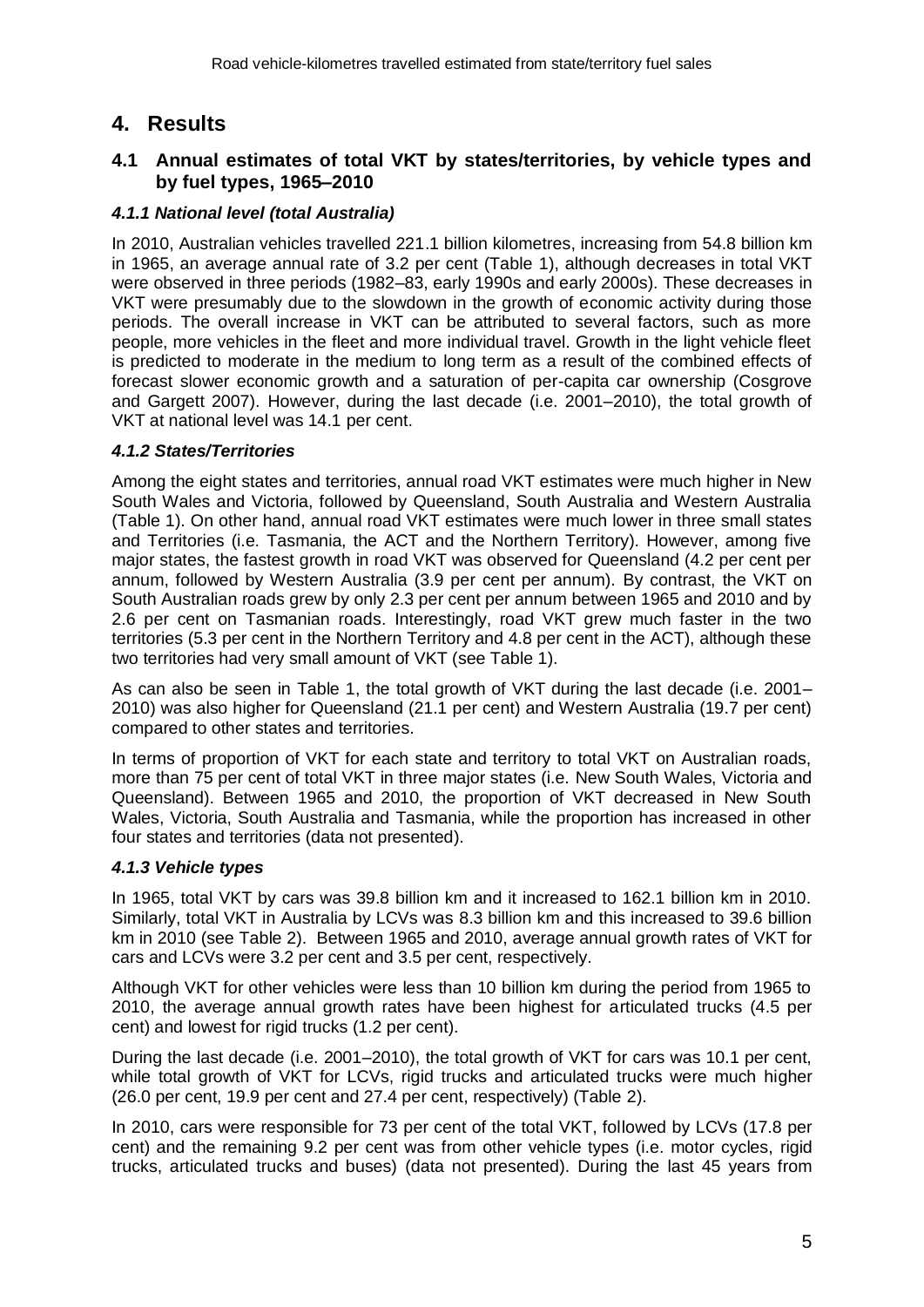1965 to 2010, the proportion of VKT by rigid trucks decreased from 8.9 per cent to 3.8 per cent, while the VKT share increased for LCVs from 15.1 per cent to 17.8 per cent. All other vehicle types showed no major changes in their shares.

| Year                                             | Total     | By states/territories              |            |            |           |      |            |           |            |
|--------------------------------------------------|-----------|------------------------------------|------------|------------|-----------|------|------------|-----------|------------|
|                                                  | Australia | <b>NSW</b>                         | <b>VIC</b> | <b>QLD</b> | <b>SA</b> | WA   | <b>TAS</b> | <b>NT</b> | <b>ACT</b> |
| 1965                                             | 54.8      | 19.3                               | 15.4       | 7.6        | 5.7       | 4.5  | 1.7        | 0.2       | 0.4        |
| 1966                                             | 57.9      | 20.4                               | 16.2       | 8.0        | 5.9       | 4.9  | 1.8        | 0.2       | 0.5        |
| 1967                                             | 61.2      | 21.5                               | 17.1       | 8.5        | 6.2       | 5.3  | 1.9        | 0.2       | 0.6        |
| 1968                                             | 64.6      | 22.7                               | 17.9       | 8.9        | 6.4       | 5.7  | 2.0        | 0.3       | 0.6        |
| 1969                                             | 69.8      | 24.5                               | 19.2       | 9.6        | 6.8       | 6.4  | 2.1        | 0.4       | 0.7        |
| 1970                                             | 74.8      | 26.3                               | 20.5       | 10.3       | 7.2       | 7.0  | 2.2        | 0.4       | 0.8        |
| 1971                                             | 78.5      | 27.7                               | 21.4       | 10.8       | 7.4       | 7.5  | 2.3        | 0.5       | 0.9        |
| 1972                                             | 83.4      | 29.3                               | 22.8       | 11.5       | 7.8       | 8.0  | 2.4        | 0.6       | 1.0        |
| 1973                                             | 86.7      | 30.2                               | 23.7       | 12.2       | 8.0       | 8.4  | 2.5        | 0.6       | 1.1        |
| 1974                                             | 92.7      | 32.0                               | 25.2       | 13.2       | 8.6       | 9.1  | 2.7        | 0.7       | 1.3        |
| 1975                                             | 97.2      | 33.1                               | 26.4       | 14.1       | 9.1       | 9.6  | 2.7        | 0.7       | 1.4        |
| 1976                                             | 101.1     | 34.0                               | 27.5       | 14.9       | 9.5       | 10.2 | 2.8        | 0.7       | 1.5        |
| 1977                                             | 106.7     | 35.6                               | 29.0       | 15.8       | 10.0      | 10.9 | 3.0        | 0.8       | 1.6        |
| 1978                                             | 110.9     | 36.8                               | 30.1       | 16.7       | 10.3      | 11.5 | 3.1        | 0.9       | 1.6        |
| 1979                                             | 114.5     | 38.2                               | 30.8       | 17.6       | 10.4      | 11.8 | 3.1        | 0.9       | 1.7        |
| 1980                                             | 116.0     | 38.9                               | 30.8       | 18.2       | 10.3      | 12.0 | 3.2        | 1.0       | 1.7        |
| 1981                                             | 118.8     | 39.9                               | 31.3       | 19.1       | 10.3      | 12.2 | 3.2        | 1.0       | 1.8        |
| 1982                                             | 125.1     | 41.8                               | 33.0       | 20.6       | 10.7      | 12.8 | 3.3        | 1.1       | 1.9        |
| 1983                                             | 125.0     | 41.2                               | 33.1       | 20.8       | 10.7      | 12.7 | 3.3        | 1.1       | 1.9        |
| 1984                                             | 131.4     | 43.3                               | 34.7       | 21.9       | 11.3      | 13.5 | 3.5        | 1.2       | 2.0        |
| 1985                                             | 137.0     | 45.1                               | 36.2       | 22.8       | 11.8      | 13.9 | 3.7        | 1.3       | 2.1        |
| 1986                                             | 140.8     | 45.9                               | 37.5       | 23.6       | 12.1      | 14.3 | 3.8        | 1.3       | 2.2        |
| 1987                                             | 143.7     | 46.5                               | 38.6       | 24.2       | 12.4      | 14.6 | 3.8        | 1.4       | 2.3        |
| 1988                                             | 150.9     | 48.3                               | 40.9       | 25.7       | 12.9      | 15.4 | 4.0        | 1.4       | 2.4        |
| 1989                                             | 157.7     | 49.9                               | 43.0       | 27.3       | 13.3      | 16.2 | 4.1        | 1.4       | 2.5        |
| 1990                                             | 161.5     | 50.8                               | 44.0       | 28.2       | 13.5      | 16.6 | 4.3        | 1.5       | 2.6        |
| 1991                                             | 160.2     | 50.1                               | 43.5       | 28.5       | 13.3      | 16.5 | 4.3        | 1.4       | 2.7        |
| 1992                                             | 163.4     | 50.8                               | 44.2       | 29.7       | 13.4      | 16.7 | 4.3        | 1.5       | 2.8        |
| 1993                                             | 168.4     | 52.2                               | 45.1       | 31.3       | 13.7      | 17.3 | 4.5        | 1.5       | 2.9        |
| 1994                                             | 173.0     | 53.5                               | 46.1       | 32.6       | 13.8      | 18.1 | 4.6        | 1.5       | 2.9        |
| 1995                                             | 179.4     | 55.2                               | 47.4       | 34.3       | 14.0      | 19.2 | 4.7        | 1.6       | 3.0        |
| 1996                                             | 183.0     | 55.7                               | 48.4       | 35.5       | 14.1      | 19.7 | 4.8        | 1.7       | 3.1        |
| 1997                                             | 185.2     | 55.9                               | 49.4       | 36.1       | 14.2      | 20.0 | 4.8        | 1.7       | 3.1        |
| 1998                                             | 188.2     | 56.8                               | 49.9       | 37.0       | 14.4      | 20.4 | 4.8        | 1.8       | 3.1        |
| 1999                                             | 192.3     | 58.0                               | 51.1       | 37.9       | 14.8      | 20.9 | 4.8        | 1.8       | 3.2        |
| 2000                                             | 196.0     | 59.2                               | 51.7       | 39.0       | 15.1      | 21.2 | 4.8        | 1.8       | 3.2        |
| 2001                                             | 194.7     | 58.9                               | 51.1       | 39.1       | 15.0      | 21.0 | 4.7        | 1.8       | 3.2        |
| 2002                                             | 200.1     | 60.0                               | 52.9       | 40.6       | 15.2      | 21.5 | 4.8        | 1.8       | 3.3        |
| 2003                                             | 205.3     | 60.9                               | 54.5       | 42.0       | 15.7      | 22.1 | 5.0        | 1.8       | 3.4        |
| 2004                                             | 213.6     | 63.3                               | 56.7       | 44.6       | 15.8      | 22.6 | 5.2        | 1.9       | 3.5        |
| 2005                                             | 214.8     | 63.6                               | 56.8       | 45.3       | 15.6      | 23.0 | 5.2        | 1.9       | 3.5        |
| 2006                                             | 215.5     | 63.3                               | 56.6       | 45.9       | 15.5      | 23.5 | 5.2        | 1.9       | 3.5        |
| 2007                                             | 218.8     | 64.0                               | 57.1       | 47.2       | 15.6      | 24.1 | 5.3        | 1.9       | 3.6        |
| 2008                                             | 220.9     | 64.2                               | 57.4       | 48.4       | 15.6      | 24.3 | 5.3        | 2.0       | 3.6        |
| 2009                                             | 220.0     | 63.8                               | 56.6       | 47.6       | 15.8      | 25.4 | 5.2        | 2.0       | 3.6        |
| 2010                                             | 222.1     | 65.5                               | 57.1       | 47.4       | 16.0      | 25.1 | 5.3        | 2.1       | 3.6        |
| Average annual growth rate (per cent), 1965-2010 |           |                                    |            |            |           |      |            |           |            |
|                                                  | 3.2       | 2.8                                | 3.0        | 4.2        | 2.3       | 3.9  | 2.6        | 5.3       | 4.8        |
|                                                  |           | Total growth (per cent), 2001-2010 |            |            |           |      |            |           |            |
|                                                  | 14.1      | 11.2                               | 11.9       | 21.1       | 6.7       | 19.7 | 13.2       | 16.8      | 13.8       |

**Table 1: Annual estimates of annual total VKT (billion km), on Australian roads, by states/territories 1965–2010**

Source: BITRE estimates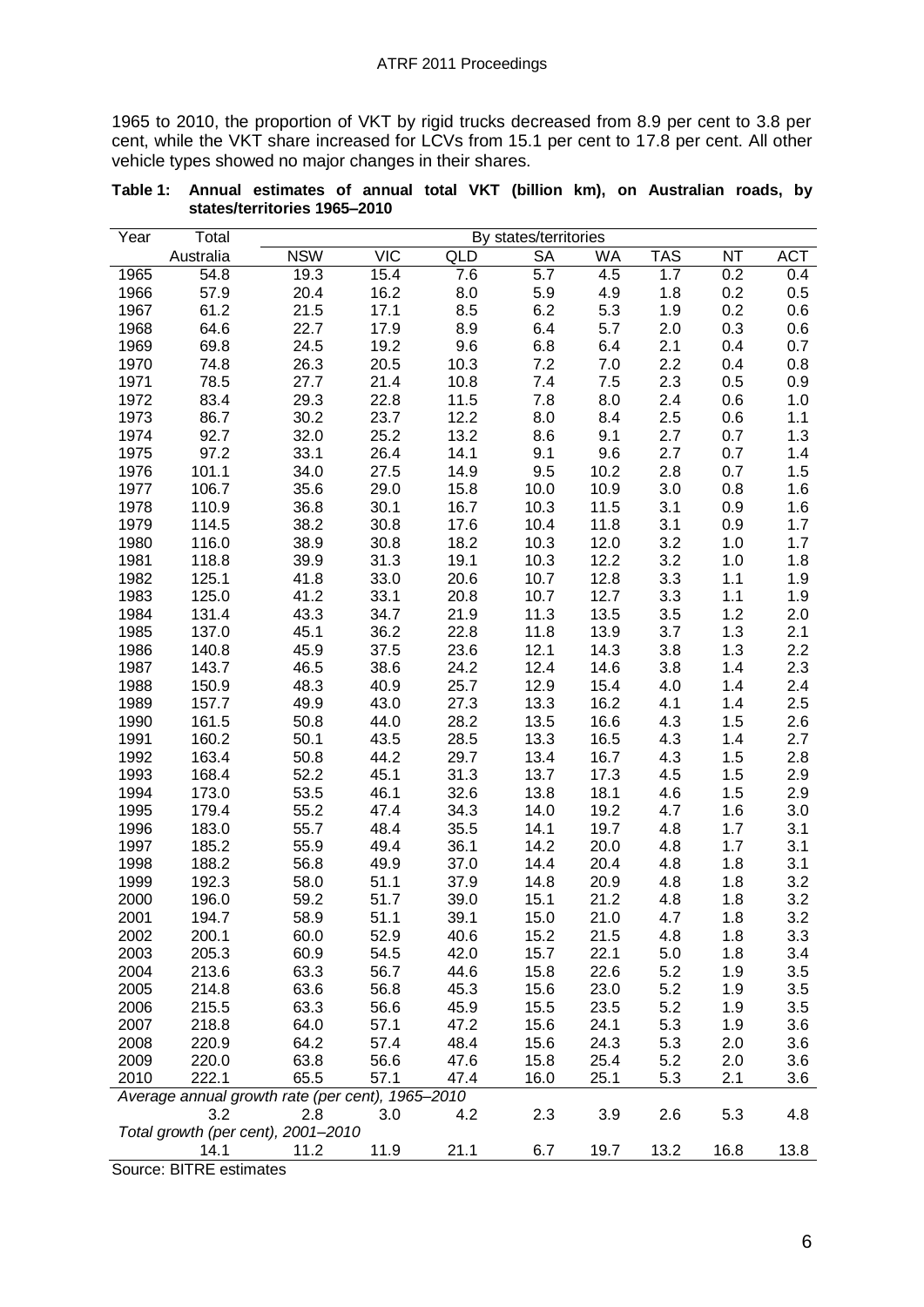| Year                                                                      |                                           |           | By vehicle types |       | By fuel types |            |        |               |              |  |
|---------------------------------------------------------------------------|-------------------------------------------|-----------|------------------|-------|---------------|------------|--------|---------------|--------------|--|
|                                                                           | Car                                       | <b>MC</b> | LCV              | Rigid | Artic         | <b>Bus</b> | Petrol | <b>Diesel</b> | <b>LPG</b>   |  |
| 1965                                                                      | 39.8                                      | 0.4       | 8.3              | 4.9   | 1.0           | 0.5        | 53.0   | 1.8           | 0.0          |  |
| 1966                                                                      | 42.6                                      | 0.4       | 8.5              | 4.8   | 1.0           | 0.5        | 56.0   | 1.9           | 0.0          |  |
| 1967                                                                      | 45.3                                      | 0.4       | 8.8              | 4.9   | 1.2           | 0.5        | 59.1   | 2.1           | 0.0          |  |
| 1968                                                                      | 48.4                                      | 0.5       | 9.1              | 4.8   | 1.3           | 0.5        | 62.4   | 2.3           | 0.0          |  |
| 1969                                                                      | 52.8                                      | 0.6       | 9.5              | 4.8   | 1.4           | 0.6        | 67.3   | 2.5           | 0.0          |  |
| 1970                                                                      | 57.4                                      | 0.8       | 9.6              | 4.9   | 1.5           | 0.6        | 72.1   | 2.7           | 0.0          |  |
| 1971                                                                      | 60.7                                      | 1.0       | 9.8              | 4.7   | 1.7           | 0.6        | 75.7   | 2.9           | 0.0          |  |
| 1972                                                                      | 64.8                                      | 1.1       | 10.4             | 4.7   | 1.8           | 0.6        | 80.1   | 3.2           | 0.0          |  |
| 1973                                                                      | 67.3                                      | 1.2       | 11.0             | 4.7   | 1.8           | 0.6        | 83.0   | 3.6           | 0.1          |  |
| 1974                                                                      | 72.0                                      | 1.3       | 12.0             | 4.9   | 1.9           | 0.6        | 88.6   | 4.1           | 0.1          |  |
| 1975                                                                      | 75.2                                      | 1.4       | 13.0             | 5.0   | 1.9           | 0.7        | 92.6   | 4.5           | 0.1          |  |
| 1976                                                                      | 78.4                                      | 1.6       | 13.1             | 5.2   | 2.0           | 0.7        | 96.0   | 5.0           | 0.1          |  |
| 1977                                                                      | 82.1                                      | 1.7       | 14.8             | 5.1   | 2.2           | 0.7        | 100.8  | 5.7           | 0.2          |  |
| 1978                                                                      | 85.0                                      | 1.7       | 16.1             | 5.1   | 2.2           | 0.7        | 104.4  | 6.3           | 0.2          |  |
| 1979                                                                      | 87.6                                      | 1.8       | 16.7             | 5.2   | 2.6           | 0.7        | 107.0  | 7.3           | 0.3          |  |
| 1980                                                                      | 88.1                                      | 1.9       | 16.8             | 5.7   | 2.8           | 0.8        | 107.1  | 8.4           | 0.5          |  |
| 1981                                                                      | 89.6                                      | 2.0       | 17.3             | 6.2   | 2.9           | 0.8        | 108.5  | 9.4           | 0.8          |  |
| 1982                                                                      | 94.1                                      | 2.2       | 17.9             | 7.0   | 3.1           | 0.9        | 113.0  | 10.9          | 1.2          |  |
| 1983                                                                      | 94.6                                      | 2.2       | 17.9             | 6.3   | 3.0           | 1.0        | 112.5  | 11.2          | 1.4          |  |
| 1984                                                                      | 99.1                                      | 2.3       | 19.3             | 6.2   | 3.4           | 1.0        | 117.2  | 12.5          | 1.6          |  |
| 1985                                                                      | 103.1                                     | 2.3       | 20.5             | 6.4   | 3.6           | 1.1        | 121.2  | 13.9          | 1.9          |  |
| 1986                                                                      | 106.4                                     | 2.1       | 21.2             | 6.2   | 3.7           | 1.2        | 123.6  | 14.6          | 2.7          |  |
| 1987                                                                      | 108.8                                     | 2.0       | 21.7             | 6.3   | 3.7           | 1.3        | 124.9  | 15.4          | 3.4          |  |
| 1988                                                                      | 114.2                                     | 1.9       | 22.7             | 6.7   | 4.0           | 1.4        | 129.6  | 16.9          | 4.4          |  |
| 1989                                                                      | 119.8                                     | 2.0       | 23.7             | 6.7   | 4.0           | 1.5        | 134.4  | 18.0          | 5.4          |  |
| 1990                                                                      | 123.4                                     | 1.8       | 23.8             | 6.8   | 4.1           | 1.5        | 136.3  | 19.0          | 6.3          |  |
| 1991                                                                      | 123.7                                     | 1.6       | 23.2             | 6.1   | 4.1           | 1.5        | 134.4  | 18.8          | 7.0          |  |
| 1992                                                                      | 126.3                                     | 1.6       | 24.1             | 5.8   | 4.1           | 1.5        | 136.4  | 19.3          | 7.8          |  |
| 1993                                                                      | 130.3                                     | 1.6       | 24.9             | 5.8   | 4.4           | 1.5        | 139.7  | 20.2          | 8.6          |  |
| 1994                                                                      | 133.7                                     | 1.6       | 25.7             | 6.0   | 4.5           | 1.5        | 142.3  | 21.3          | 9.4          |  |
| 1995                                                                      | 138.0                                     | 1.6       | 27.2             | 6.3   | 4.8           | 1.6        | 146.2  | 22.8          | 10.4         |  |
| 1996                                                                      | 140.1                                     | 1.5       | 28.1             | 6.6   | 5.0           | 1.6        | 147.7  | 24.1          | 11.2         |  |
| 1997                                                                      | 141.2                                     | 1.5       | 28.5             | 7.1   | 5.2           | 1.7        | 147.9  | 25.4          | 11.9         |  |
| 1998                                                                      | 142.7                                     | 1.5       | 29.8             | 7.2   | 5.4           | 1.7        | 149.0  | 26.6          | 12.7         |  |
| 1999                                                                      | 146.0                                     | 1.4       | 30.5             | 7.1   | 5.6           | 1.7        | 151.6  | 27.5          | 13.2         |  |
| 2000                                                                      | 148.8                                     | 1.4       | 31.1             | 7.2   | 5.7           | 1.8        | 153.8  | 28.7          | 13.5         |  |
| 2001                                                                      | 147.2                                     | 1.5       | 31.5             | 7.1   | 5.6           | 1.8        | 152.2  | 29.1          | 13.4         |  |
| 2002                                                                      | 150.8                                     | 1.6       | 32.7             | 7.3   | 5.8           | 1.8        | 155.6  | 30.7          | 13.7         |  |
| 2003                                                                      | 154.7                                     | 1.5       | 33.7             | 7.6   | 6.0           | 1.9        | 159.1  | 32.2          | 14.0         |  |
| 2004                                                                      | 161.4                                     | 1.6       | 34.8             | 7.7   | 6.2           | 1.9        | 165.3  | 33.8          | 14.5         |  |
| 2005                                                                      | 161.8                                     | 1.7       | 35.1             | 8.0   | 6.3           | 1.9        | 165.4  | 35.0          | 14.4         |  |
| 2006                                                                      | 161.0                                     | 1.9       | 35.9             | 8.2   | 6.5           | 2.0        | 164.8  | 36.4          | 14.3         |  |
| 2007                                                                      | 162.3                                     | 2.1       | 37.3             | 8.4   | 6.7           | 2.0        | 166.2  | 38.1          | 14.5<br>14.4 |  |
| 2008                                                                      | 162.6                                     | 2.3       | 38.3             | 8.6   | 7.0           | 2.1        | 166.8  | 39.8          |              |  |
| 2009                                                                      | 161.3                                     | 2.5       | 38.7             | 8.4   | 7.0           | 2.1        | 165.6  | 40.0          | 14.5         |  |
| 2010                                                                      | 162.1                                     | 2.6       | 39.6             | 8.5   | 7.2           | 2.1        | 166.6  | 41.0          | 14.5         |  |
| Average annual growth rate (per cent),<br>1965-2010                       |                                           |           |                  |       |               |            |        |               |              |  |
|                                                                           | 3.2<br>Total growth (per cent), 2001-2010 | 4.2       | 3.5              | 1.2   | 4.5           | 3.3        | 2.6    | 7.2           | nd           |  |
|                                                                           |                                           |           |                  |       |               | 17.5       |        | 40.7          |              |  |
| 19.9<br>8.6<br>80.1<br>26.0<br>27.4<br>9.5<br>10.1<br>nd – Not determined |                                           |           |                  |       |               |            |        |               |              |  |

**Table 2: Annual estimates of total VKT (billion km) on Australian roads by vehicle types and by fuel types, 1965–2010**

nd – Not determined

Source: BITRE estimates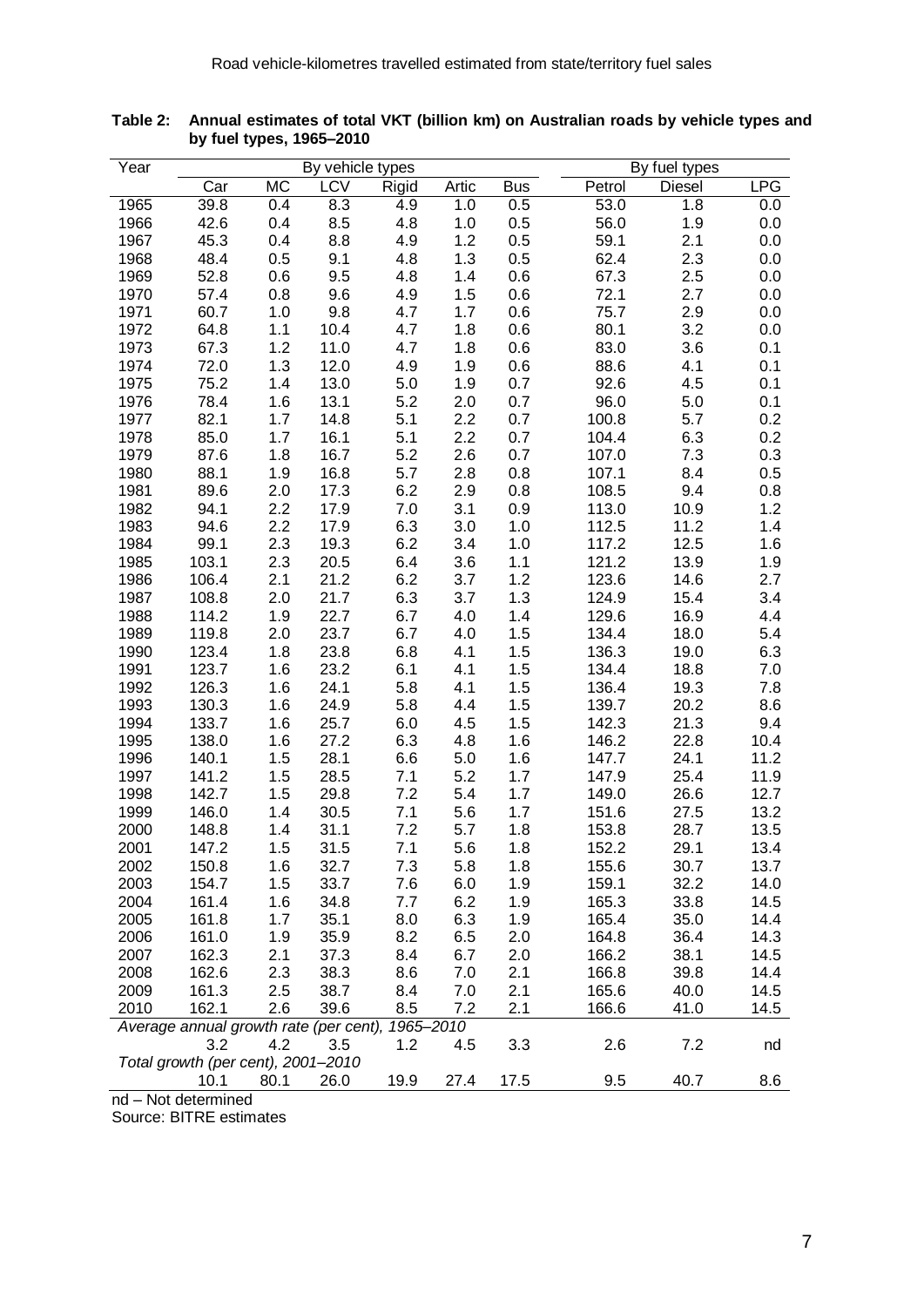### *4.1.4 Fuel types*

Petrol is the main fuel type used for road transport in Australia. Total annual VKT by petrolpowered vehicles increased from 53.0 billion km in 1965 to 166.6 billion km in 2010, an average annual growth rate of 2.6 per cent (Table 2). However, annual VKT by dieselpowered vehicles has increased sharply since mid-1970s. In 1965, annual VKT by diesel vehicles was 1.8 billion km, increasing to 41.0 billion km in 2010, an average annual growth rate of 7.2 per cent (Table 2). This diesel vehicles average annual VKT growth was much higher than the average annual growth of VKT by petrol vehicles.

During the last decade (i.e. 2001–2010), the total growth of VKT for petrol and LPG fuelled vehicles were less than 10 per cent, while total growth of VKT for diesel fuelled vehicles was more than 40 (Table 2), suggesting that diesel fuelled vehicles are becoming increasingly popular in recent years.

#### *4.1.5 International comparison*

An attempt was made to use annual VKT data from other developed countries (e.g. the United States, the United Kingdom and New Zealand) to compare trend in VKT on Australian roads. Figure 3 shows the comparison of total VKT among these four countries from 1991 to 2009 (indexed VKT, 1991=100).





Sources: Table 1; US Department of Transportation (2010), UK Department for Transport (2010); NZ Ministry for the Environment (2010)

Although the magnitude is different, the trend in total annual VKT on Australian roads is very similar to the trends of the USA, the United Kingdom and New Zealand. Between 1991 and 2009, the growth of VKT in Australia (1.78 per cent per annum) is very similar to the growth in the USA (1.81 per cent per annum), but lower than the growth in New Zealand (2.30 per cent per annum) and higher than the growth in the United Kingdom (1.13 per cent per annum) (data not presented). Total VKT estimates in all four countries declined in 2009 compared to that in 2008 due to the global financial crisis experienced in 2008–09.

In a recent study (BITRE 2011), BITRE showed that the proportions of total VKT by cars decreased in all four countries, while the proportions of total road VKT by LCVs increased. The proportion of VKT by cars tended to increase in Australia, the USA and New Zealand, while the proportion of VKT by cars decreased in the UK. Similarly, the proportion of VKT by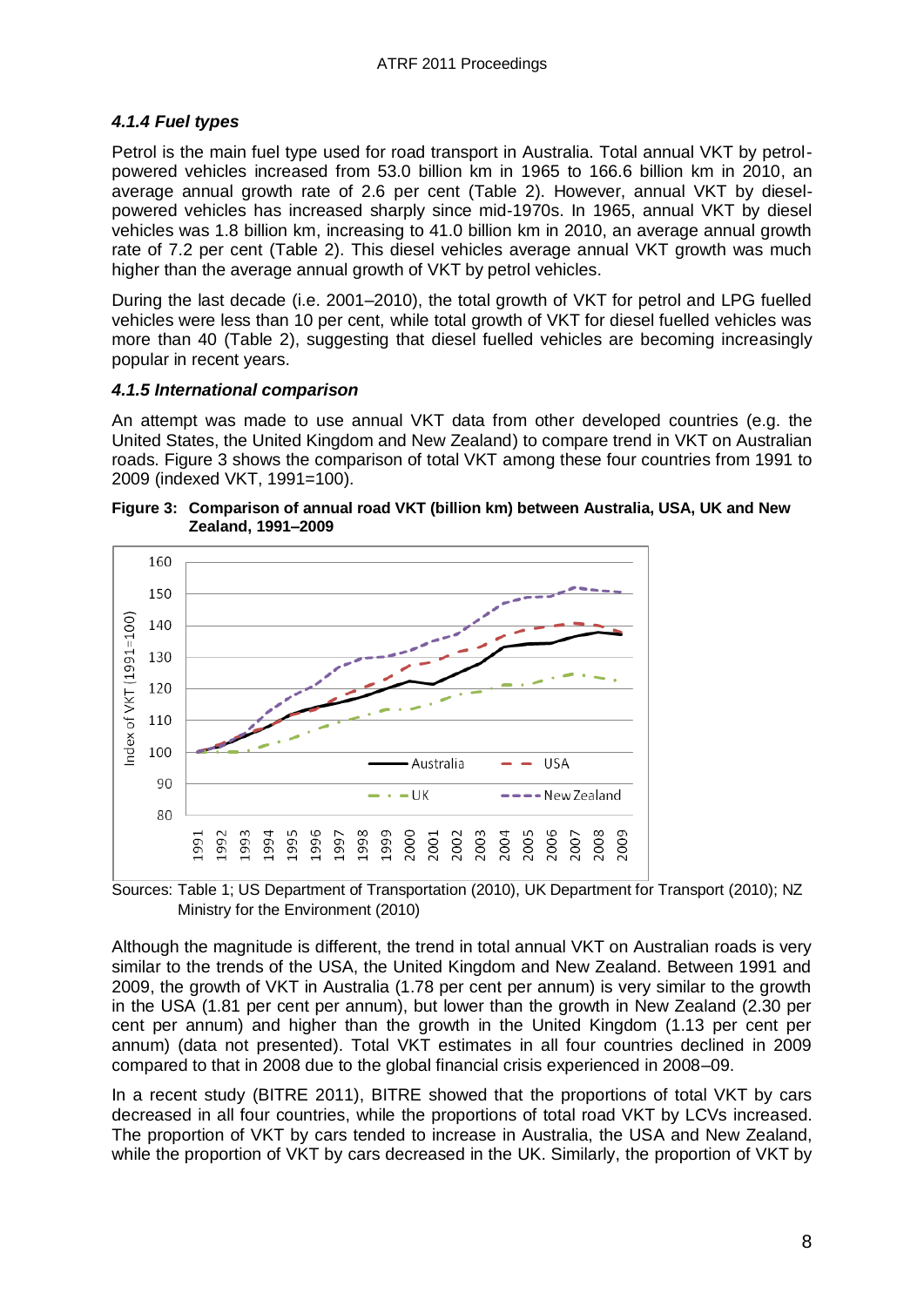other vehicles (i.e. motorcycles and buses) increased in Australia, the USA and New Zealand, while the proportion of VKT by other vehicles remained stable in the UK.

### **4.2 Quarterly estimates of total VKT by states/territories, by vehicle types and by fuel types, March 1965–June 2010**

# *4.2.1 States/Territories*

In March 1965, total VKT in New South Wales was 4.91 billion km and it increased to 16.56 billion km in June 2010, while total VKT in Victoria increased from 3.86 billion km to 14.36 billion km during the same period (Figure 4). Similarly, quarterly total VKT in Queensland was 1.91 billion km in March 1965 and it increased to 11.84 billion km in June 2010, from 1.11 billion km to 6.35 billion km in Western Australia and from 1.42 billion km to 3.95 billion km during the same period. By contrast, total VKT estimates were much lower in three small states and territories (i.e. Tasmania, the Northern Territory and the ACT).

Between March 1965 and June 2010, quarterly VKT as a proportion of total 'State/Territory' (i.e. total Australia) VKT increased largely in Queensland (from 13.8 per cent to 21.2 per cent) and Western Australia (from 8.9 per cent to 13.1 per cent) (data not presented). However the proportions were also increased in the Northern Territory (from 0.4 per cent to 0.9 per cent) and the ACT (from 0.9 per cent to 1.7 per cent) during the same period. By contrast, quarterly VKT as a proportion of total 'State/territory' VKT decreased in New South Wales (from 35.5 per cent to 29.7 per cent), Victoria (from 28.0 per cent to 25.7 per cent), South Australia (from 10.3 per cent to 7.1 per cent) and Tasmania (from 3.1 per cent to 2.4 per cent) during the same period (data not presented).

**Figure 4: Quarterly road VKT estimates (billion km) by states/ territories, March 1965–June 2010**



Source: BITRE estimates

# *4.2.2 Vehicle types*

Total quarterly VKT (billion km) by cars increased from 10.02 billion km in March 1965 to 40.92 billion km in June 2010, in absolute magnitude much higher than other vehicle types (Figure 5). Total quarterly VKT estimates by LCVs increased from 2.08 billion km in March 1965 to 9.89 billion km in June 2010. Total quarterly VKT estimates by rigid trucks increased from 1.23 billion km in March 1965 to 2.09 billion km in June 2010. However, other three vehicle types (i.e. motor cycles, articulated trucks and buses) have very similar quarterly VKT during this period, although total VKT by articulated trucks grew faster.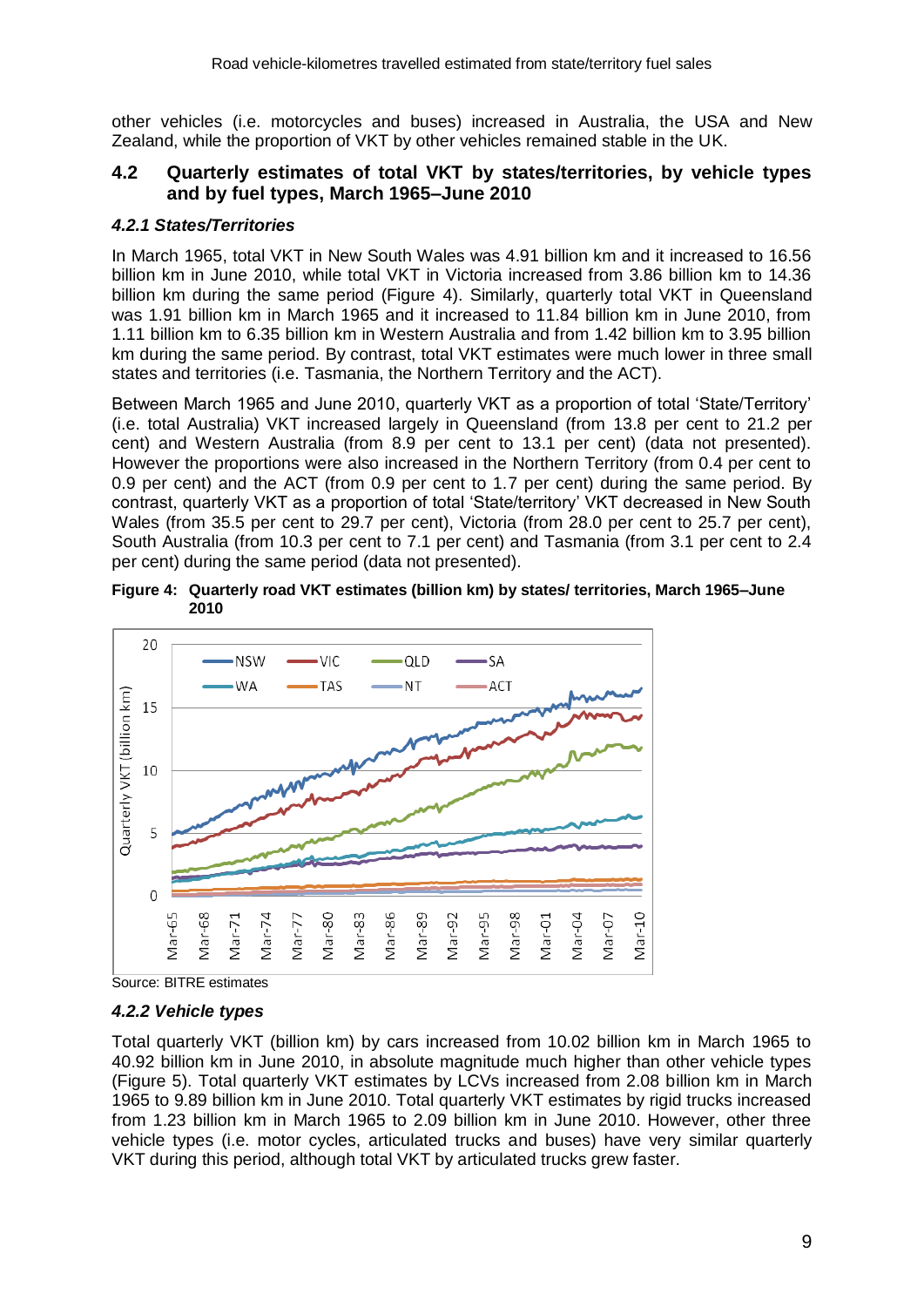Between March 1965 and June 2010, quarterly VKT as a proportion of total VKT stayed relatively constant for cars and buses, while articulated trucks and motor cycles increased their shares, rigid trucks decreased and buses remained the same (BITRE 2011).





Source: BITRE estimates

#### *4.2.3 Fuel types*

Total quarterly VKT by petrol–powered vehicles increased from 13.33 billion km in March 1965 to 42.14 billion km in June 2010 (Figure 6). Similarly, total quarterly VKT by diesel– powered vehicles increased from 0.47 billion km in March 1965 to 10.09 billion km in June 2010. Note that the use of LPG as a transport fuel only started in late 1970s. Total quarterly VKT estimates by LPG–powered vehicles increased to 3.63 billion km in June 2010.

**Figure 6: Quarterly 'states/territories' road VKT estimates (billion km) by fuel types, March 1965–June 2010**



Note: No LPG data in the earlier period Source: BITRE estimates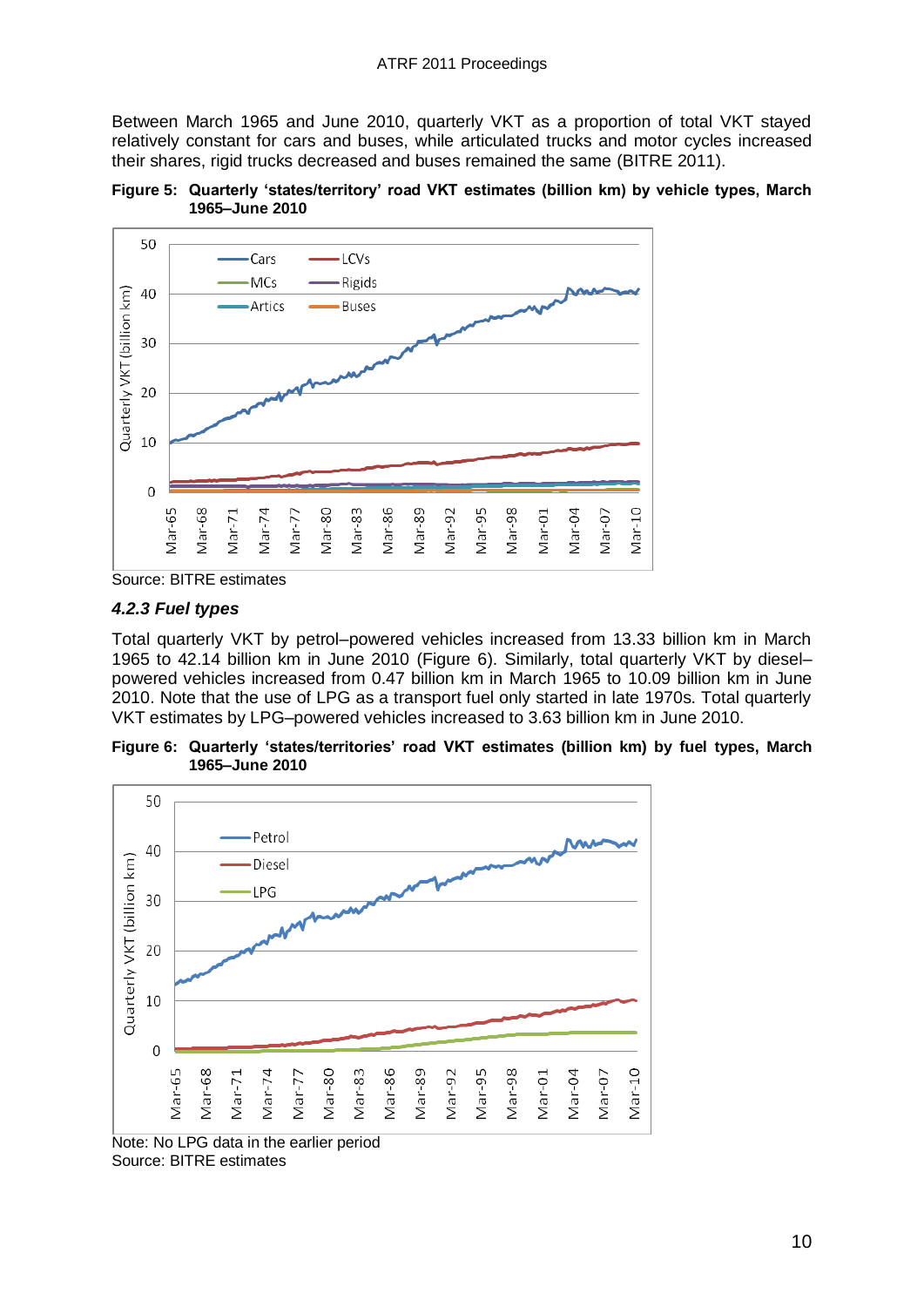Between March 1965 and June 2010, quarterly VKT as a proportion of total VKT decreased for petrol vehicles (from 96.6 per cent to 75.4 per cent), while diesel–powered quarterly VKT as a proportion of total VKT increased (from 3.4 per cent to 18.1 per cent) (data not presented). By June 2010, quarterly LPG vehicles increased their share to 6.5 per cent.

# **4.3 Quarterly estimates of total VKT on capital city roads by capital cities and by vehicle types, March 1965–June 2010**

# *4.3.1 Capital cities*

Between March 1965 and June 2010, quarterly total 'capital city' VKT increased from 7.08 billion km to 31.45 billion km (sum of all eight capital cities in Figure 7). As a proportion of total 'State/Territory' (i.e. total Australia), total 'capital city' VKT estimates increased from 51.3 per cent in March 1965 to 56.3 per cent in June 2010 (data not shown).

Among five major capital cities, quarterly 'capital city' VKT estimates were much higher in two major capital cities (i.e. Sydney and Melbourne). Since 1990, VKT estimates were similar for these two capital cities, but increased slightly in Melbourne compared to Sydney, from December 2003 quarter to September 2008 quarter, then declined marginally (Figure 8). By contrast, road VKT estimates were much lower in three small capital cities (i.e. Hobart, Darwin and Canberra).

Between March 1965 and June 2010, quarterly VKT as a proportion of total 'capital city' VKT increased in Brisbane (from 10.1 per cent to 15.6 per cent), Perth (from 8.9 per cent to 13.1 per cent), Canberra (from 1.7 per cent to 2.9 per cent) and Darwin (from 0.3 per cent to 0.8 per cent), while decreased in Sydney (from 35.2 per cent to 29.1 per cent), Melbourne (from 30.2 per cent to 28.7 per cent), Adelaide (from 11.8 per cent to 8.1 per cent) and Hobart (from 1.8 per cent to 1.6 per cent) during the same period.







# *4.3.2 Vehicle types*

Between March 1965 to June 2010, quarterly 'capital city' VKT estimates by cars increased from 5.49 billion km in March 1965 to 24.78 billion km in June 2010, much higher than other vehicle types (Figure 8). Quarterly 'capital city' VKT by LCVs increased from 0.85 billion km in March 1965 to 4.63 billion km in June 2010 and quarterly 'capital city' VKT by rigid trucks increased from 0.56 billion km in March 1965 to 1.07 billion km in June 2010. However, other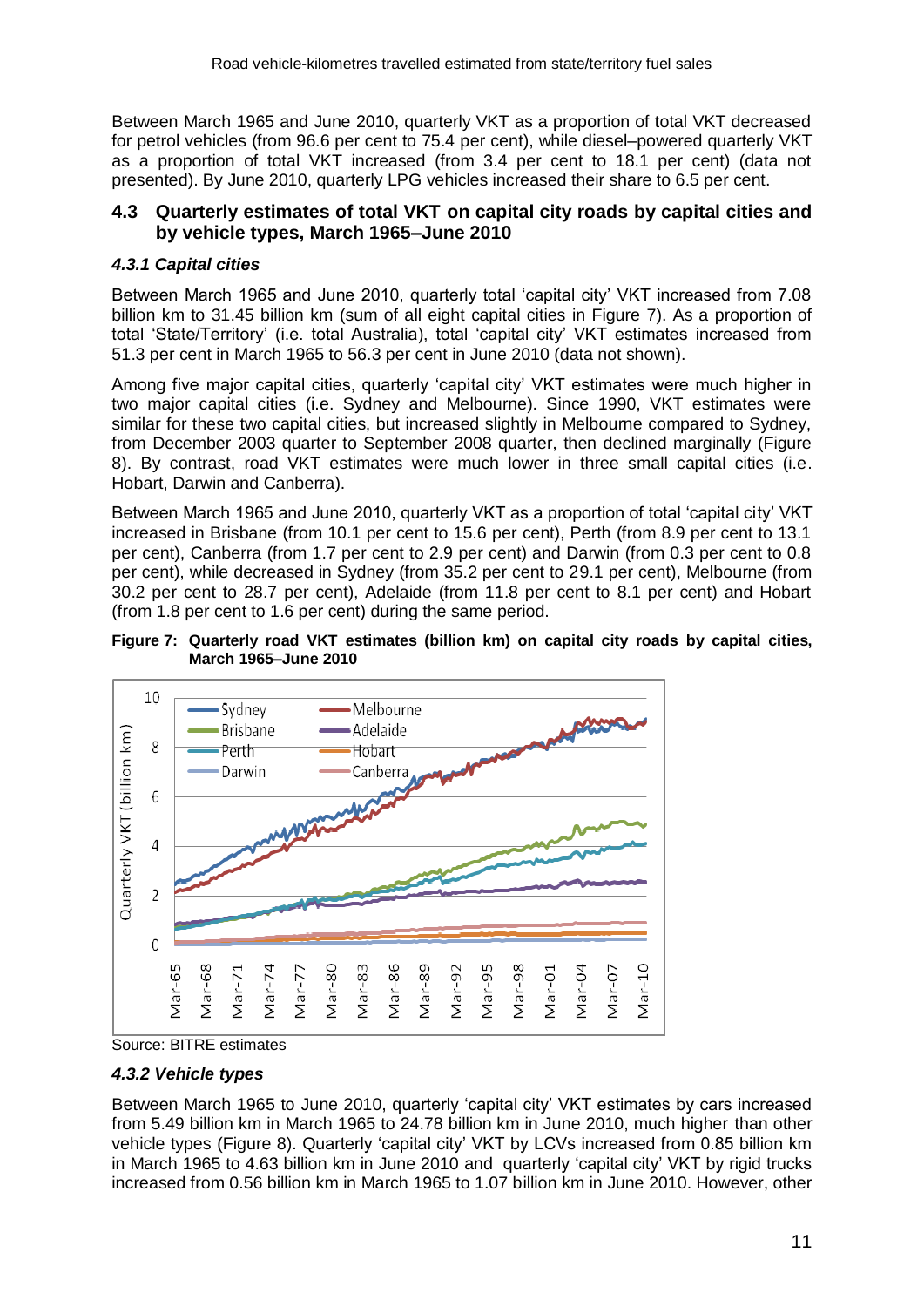three vehicle types (i.e. motor cycles, articulated trucks and buses) have very small quarterly VKT during this period.

Among cars, LCVs, rigid and articulated trucks, average quarterly growth rates of 'capital city' VKT between March 1965 and June 2010 was highest for articulated trucks (1.10 per cent per quarter) and lowest for rigid trucks (0.35 per cent per quarter). However, car VKT grew by 0.84 per cent per quarter and VKT by LCVs grew by 0.94 per cent during the same period. Similarly, quarterly growth rates for motor cycles and buses were 1.00 per cent and 0.62 per cent, respectively.





Source: BITRE estimates

#### *4.3.3 Quarterly 'capital city' VKT as a proportion of quarterly 'state/territory' VKT*

Figure 9 shows the quarterly 'capital city' VKT estimates as a proportion (per cent) of quarterly 'state/territory' VKT between March 1965 and June 2010. Note that data for Canberra was not included, because it was assumed that the quarterly VKT in the ACT was essentially the same as for Canberra.

Between March 1965 and June 2010, the proportions of quarterly 'capital city' VKT estimates of respective quarterly 'State/Territory' VKT were higher (more than 50 per cent) for Sydney, Melbourne, Adelaide and Perth, while lower (less than 40 per cent during early period and less than 50 per cent during the later period) in Brisbane, Hobart and Darwin. However, the percentage point increase in quarterly 'capital city' VKT estimates compared to 'state/territory' VKT between March 1965 and June 2010 was highest for Darwin (13.8 percentage points) and lowest for Brisbane (3.9 percentage points) (data not presented). For all capital cities, it increased by 5.0 percentage points during the same period.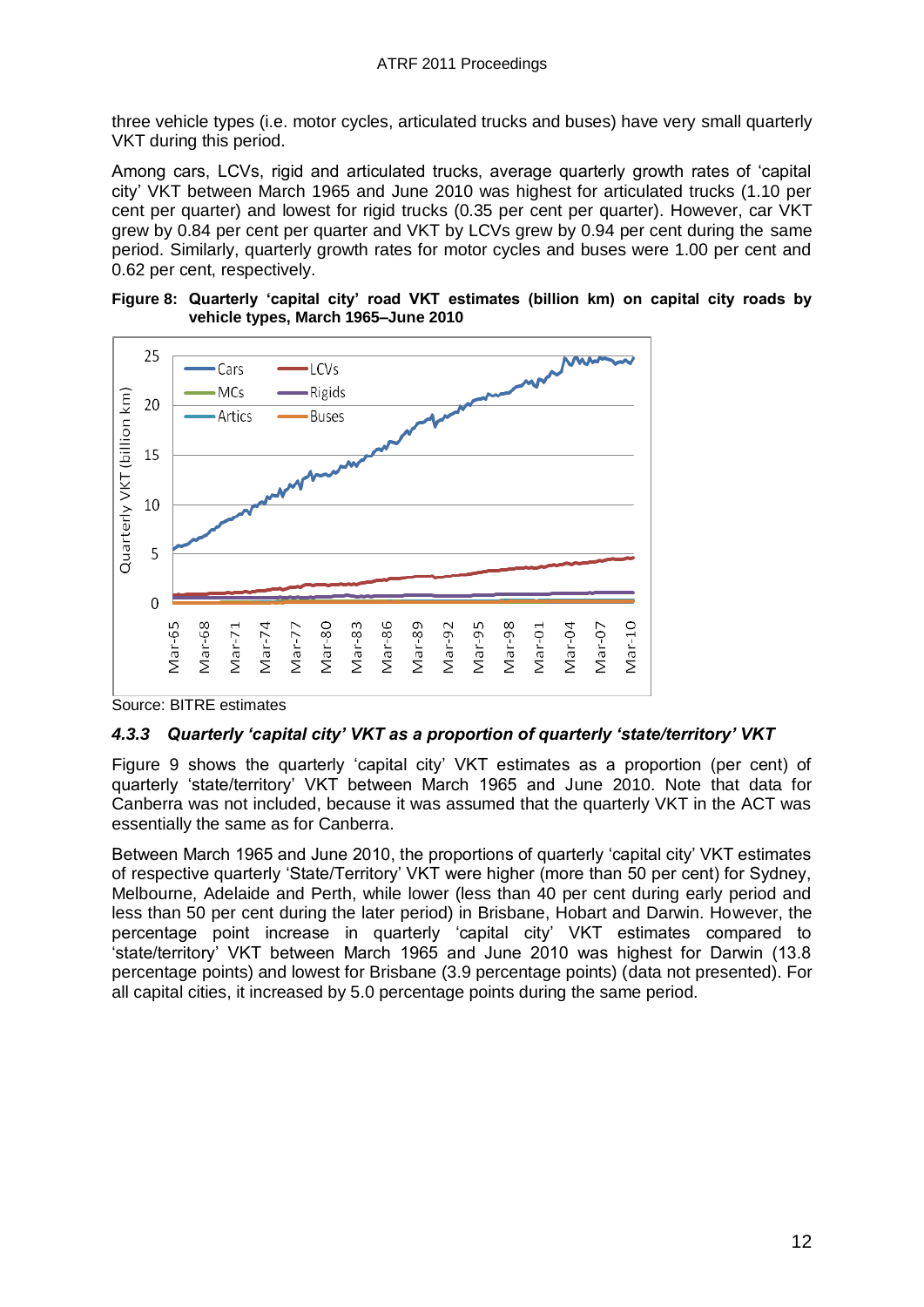



Notes: 'Cyclone Tracy' in Darwin, from Christmas Eve to Christmas Day, 1974. Canberra is assumed to be same as the ACT

Source: BITRE estimates

### *4.3.4 Comparison of various 'capital city' VKT estimates*

Figure 10 shows a comparison of historical SMVU totals for Melbourne with (1) the quarterly estimates for Melbourne, and (2) quarterly estimates using traffic counts in Melbourne (and applying them to the 2005 Melbourne estimate), where three points are evident..

First, the SMVU estimates are extremely variable, but tend to agree with the magnitude of the trend in Victorian VKT estimated from fuel sales. Secondly, the pattern of quarterly VKT estimated from fuel sales and Melbourne traffic counts is quite similar. Thirdly, both the fuel sales estimates and the Melbourne traffic counts confirm a dramatic deviation during 2005– 2010 in the long–run upward trend of VKT in Victoria.





Source: BITRE estimates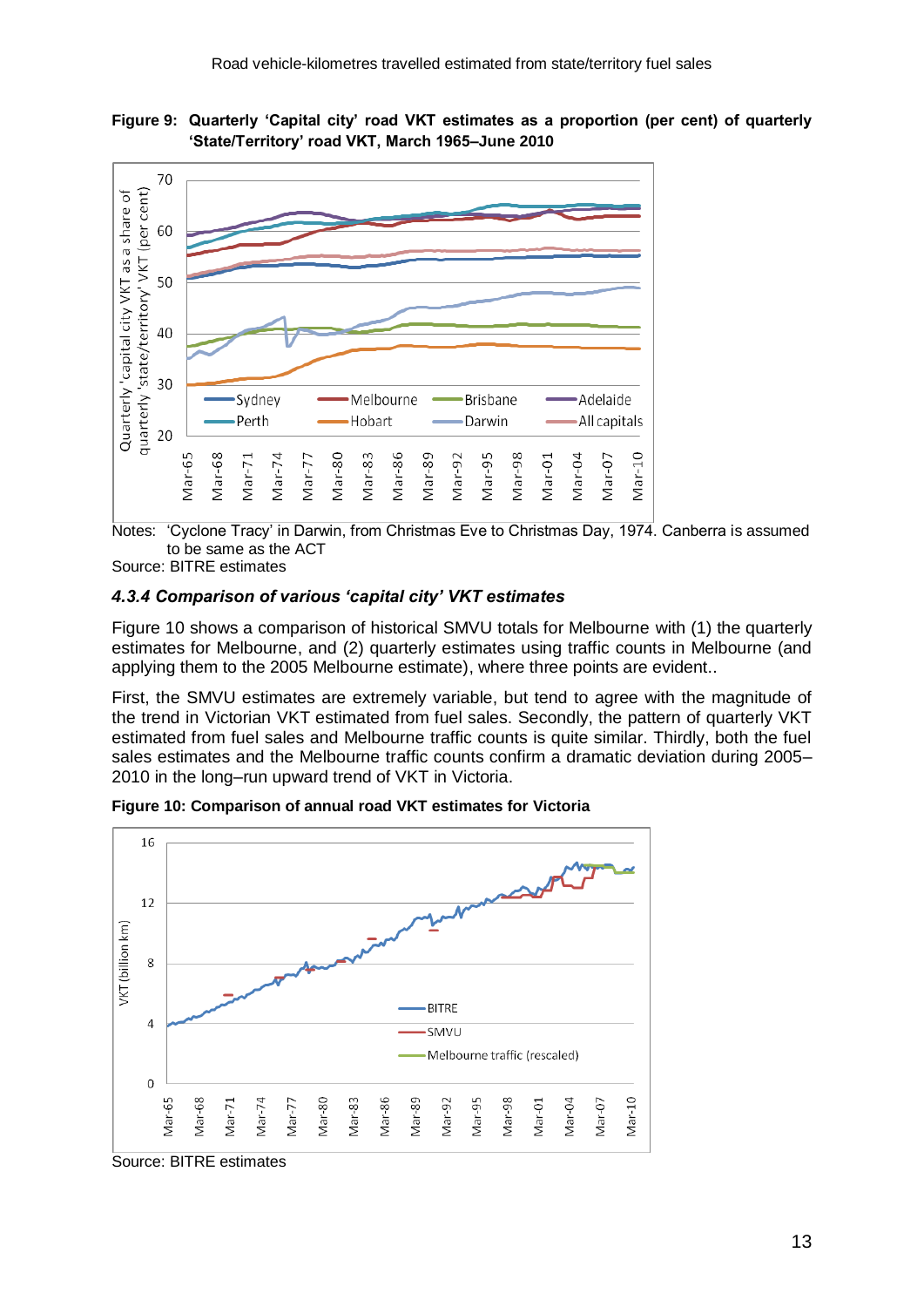# **5. Potential uses of the data, policy implications and conclusion**

There are multiple potential uses of the data and has the policy implications.

- 1. The VKT data has been used to derive quarterly road fatality rates in each state/territory (see Gargett 2010). The fatality rates were then analysed against seat belt wearing rates, random breadth testing (RBT) and speed enforcement to produce models of fatality rates for each state/territory (Gargett 2010).
- 2. The VKT data by vehicle type can be used to benchmark policy decisions about road funding allocations based on traffic trends: (1) it is up–to–date, (2) it is free from the extreme variability inherent in the SMVU sample survey, and (3) it should be broadly accepted by the states/territories as a benchmark.
- 3. The VKT data can serve to better inform our understanding of the likely future of transport activity in Australia.
- 4. In addition, fuel intensity time–series data derived in the study can be used to examine questions about trends in the energy intensity of the transport sector over the long term.

The synergy of fuel sales, transport fuel use, vehicle fuel intensity and vehicle kilometres travelled (VKT) presented here generates detailed and up–to–date estimates of all these quantities in all states and territories. These estimates have multiple uses in elucidating trends and issues for policy makers across the country.

# **6. References**

Australian Bureau of Statistics (various years) Survey of Motor Vehicle Use (SMVU) (various issues) Cat. No. 9208.0 Canberra: ABS

Azevedo, C L and Cardoso, J (2009) Estimation of annual traffic volumes: A model for Portugal *Papers of the Young Researchers Seminar 2009* Torino Italy 3–5 June 2009 (www.ectri.org/.../Azevedo\_C\_Cardoso\_J\_Session1\_Traffic(1)

Bureau of Infrastructure, Transport and Regional Economics (2011) Road vehicle-kilometres travelled: estimation from state and territory fuel sales *Report 124* Canberra: BITRE

Cosgrove, D. and Gargett, D. (2007) Long-term trends in modal share for urban passenger travel *Papers present at the 10th International Conference on Competition and Ownership in Land Passenger Transport,* Hamilton Island Australia 12-17 August 2007

Department of Resources, Energy and Tourism (various years) *Australian Petroleum Statistics (various issues)* Department of Resources, Energy and Tourism Canberra: RET

Energy Information Administration (2005) Household vehicles energy use: latest data & trends DOE/EIA-0464-2005 US Department of Energy Washington D.C.

Environmental Protection Agency (1992) VMT forecasting and tracking guidance EPA Section 187 January 1992

Fort Collins LUTRAQ Team (2001) *Estimation of VMT and VMT growth rate* VMT reduction project, (www.fcgov.com/climateprotection/pdf/ctf-res-lutraq.pdf) (Assessed on 31 August 2010)

Gargett, D. (2010) Effectiveness of measures to reduce road fatality rates Information Sheet 39, Canberra: BITRE

NZ Ministry for the Environment (2009) Vehicle kilometres travelled by road *Environmental Report Card,* March 2009 23 pages